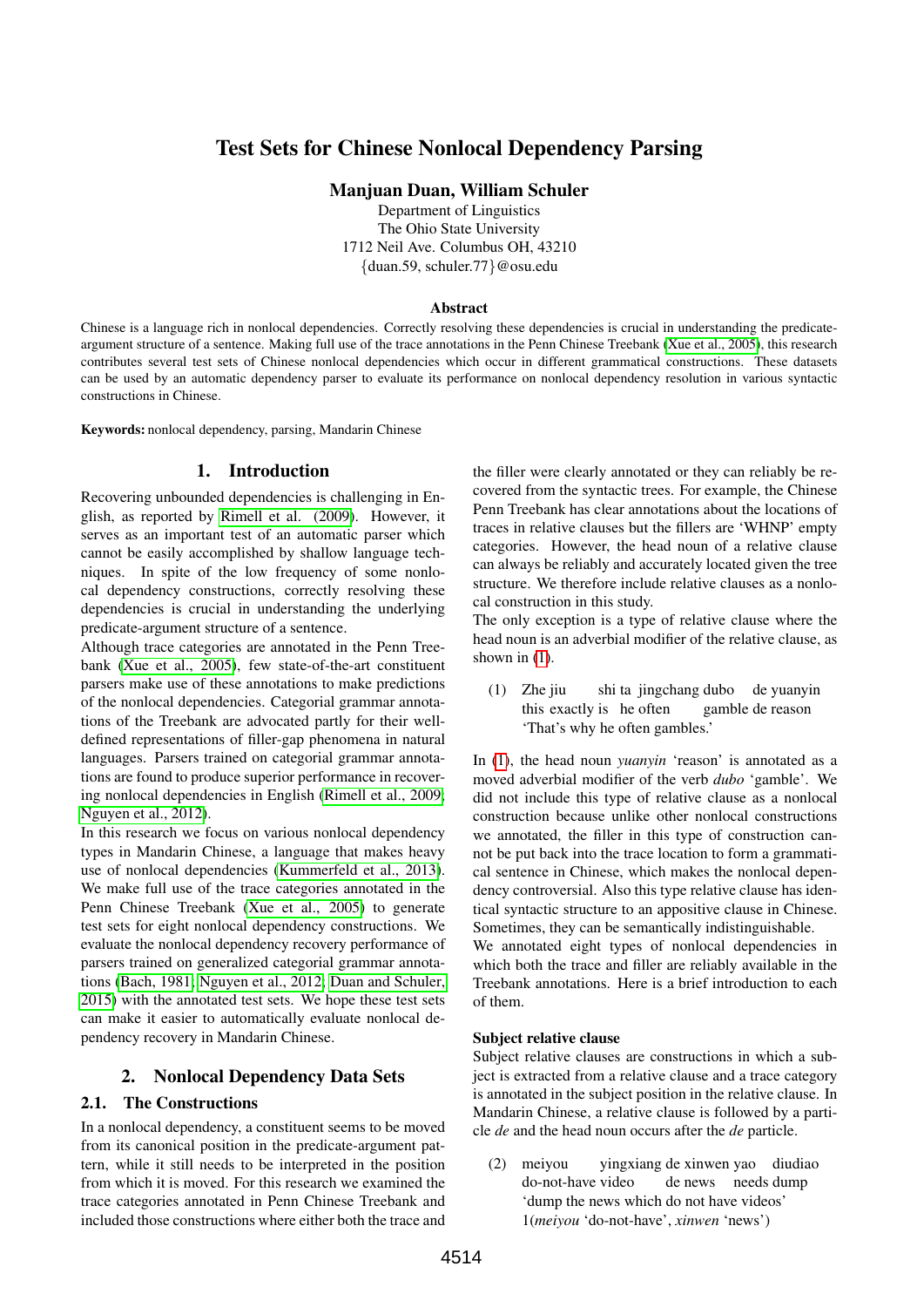For example, in [\(2\)](#page-0-1), the head noun *xinwen* 'news' occurs after *de* and serves as the subject of the verb *meiyou* 'donot-have' in the relative clause in [\(2\)](#page-0-1). We label the relation '1' between the extracted subject, *xinwen* 'news', and the verb, *meiyou* 'do-not-have' , to indicate the extracted subject is the first argument of the verb. We exclude those cases from our test sets where the head noun of the relative clause is not specified linguistically, so that a concrete dependency can be established between a pair of words.

#### Object relative clause

Object relative clauses are constructions where the object is extracted from the relative clause as shown in [\(3\)](#page-1-0).

<span id="page-1-0"></span>(3) zhexie dou buneng dailai ta xuyao de xingfu these all cannot bring he needs de happiness 'All these cannot bring the happiness that he needs' 2(*xuyao* 'need', *xingfu* 'happiness')

In [\(3\)](#page-1-0), a label '2' is given to the dependency between the extracted object, *xingfu* 'happiness', and the verb, *xuyao* 'need'. It means the extracted object is the direct object of the verb. We have not found any extracted indirect objects in relative clauses in the Treebank data.

#### Topic relative clause

Topic relative clauses are constructions where the topic is extracted from the relative clause. In all the topic relative clauses we examined, we find there is no predicateargument relation between the extracted topic and the verb in the relative clause. Instead, the extracted topic has a semantic relation with the subject of the relative clause which is similar to the relation in English expressed by 'the subject *of* the topic'.

<span id="page-1-1"></span>(4) huzi changguo toufa de welia beard longer-than hair de Welia 'Welia, whose beard is longer than his hair' of-asso(*huzi* 'beard', *welia* 'Welia')

For example, in [\(4\)](#page-1-1), the extracted topic *Welia* is not an argument of the verb *changguo* 'longer-than'. It is related to the subject *huzi* 'beard' instead. Therefore, we labeled an 'of-asso' dependency between the extracted topic and the subject of the relative clause.

## Focus construction

Focus constructions, or sometimes called *even*constructions in Mandarin Chinese, have the constituent in focus occur pre-verbally.

<span id="page-1-2"></span>(5) ta shuijiao de difang dou meiyou he sleep de place even do-not-have 'He does not even have a place to sleep.' 2(*meiyou* 'do-not-have', *difang* 'place')

In [\(5\)](#page-1-2), *shuijiao de difang* 'place to sleep' is the constituent in focus. It occurs before the verb *meiyou* 'do-not-have', rather than after the verb, the canonical position of a direct object. Since *shuijiao de difang* 'place to sleep' is the direct object of *meiyou* 'do-not-have', there is a labeled '2' dependency between them.

#### Passivization of direct objects

Passivizations of direct objects are passivized sentences where the direct object is fronted to become the subject of the sentence.

(6) gonggong changhe chouyan yinggai bei jinzhi public place smoking should bei forbidden 'Smoking in public should be forbidden' 2(*jinzhi* 'forbid', *chouyan* 'smoking')

Most passivized sentences in the Treebank data belong to this category. We give the label '2' to the dependency between the verb and the fronted subject since the subject is the second argument of the transitive verb.

## Passivization of indirect objects

Passivizations of indirect objects are passivized sentences where the indirect object is fronted to be the subject of the sentence.

(7) liangren two-people bei given refugee status bei geiyu nanmin shenfen 'Two people were given the status of refugee' 3(*geiyu* 'give', *liangren* 'two-people')

We give the label '3' to the dependency between the ditransitive verb and the fronted object since it is the third argument of the verb.

#### Topicalization

Topicalizations are constructions where a word or phrase is moved to the sentence initial position to serve as a topic of the sentence. The dependency label could be '1' or '2', depending on whether the fronted word or phrase is the first argument or the second argument of the verb.

<span id="page-1-3"></span>(8) zhezhong shiqing ni bushi diyici this-sort-of things you not first-time pengdao came-across 'It is not the first time that you came across this sort of things.' 2(*pengdao* 'came-across', *shiqing* 'things')

In [\(8\)](#page-1-3), the direct object *shiqing* 'things' is moved to the front of the sentence. Therefore a label '2' is given to the dependency between *pengdao* 'came-across' and *shiqing* 'things'.

#### Extraction from an embedded clause

Extractions from an embedded clauses are constructions where a subject or an object is moved across at least two clause boundaries.

<span id="page-1-4"></span>(9) shouji cell-phone can say is this age de a part keyi shuo shi zhege shidai de yi bufen 'Cell phone, we can say, is a part of this age' 1(*shi* 'is', *shouji* 'cell-phone')

In [\(9\)](#page-1-4), the noun phrase *shouji* 'cell-phone' is extracted to the sentence initial position from its subject position within the complement clause of *shuo* 'say'. A '1' dependency is annotated between *shi* 'is' and *shouji* 'cell phone' to indicate that 'cell-phone' is the first argument of 'is'.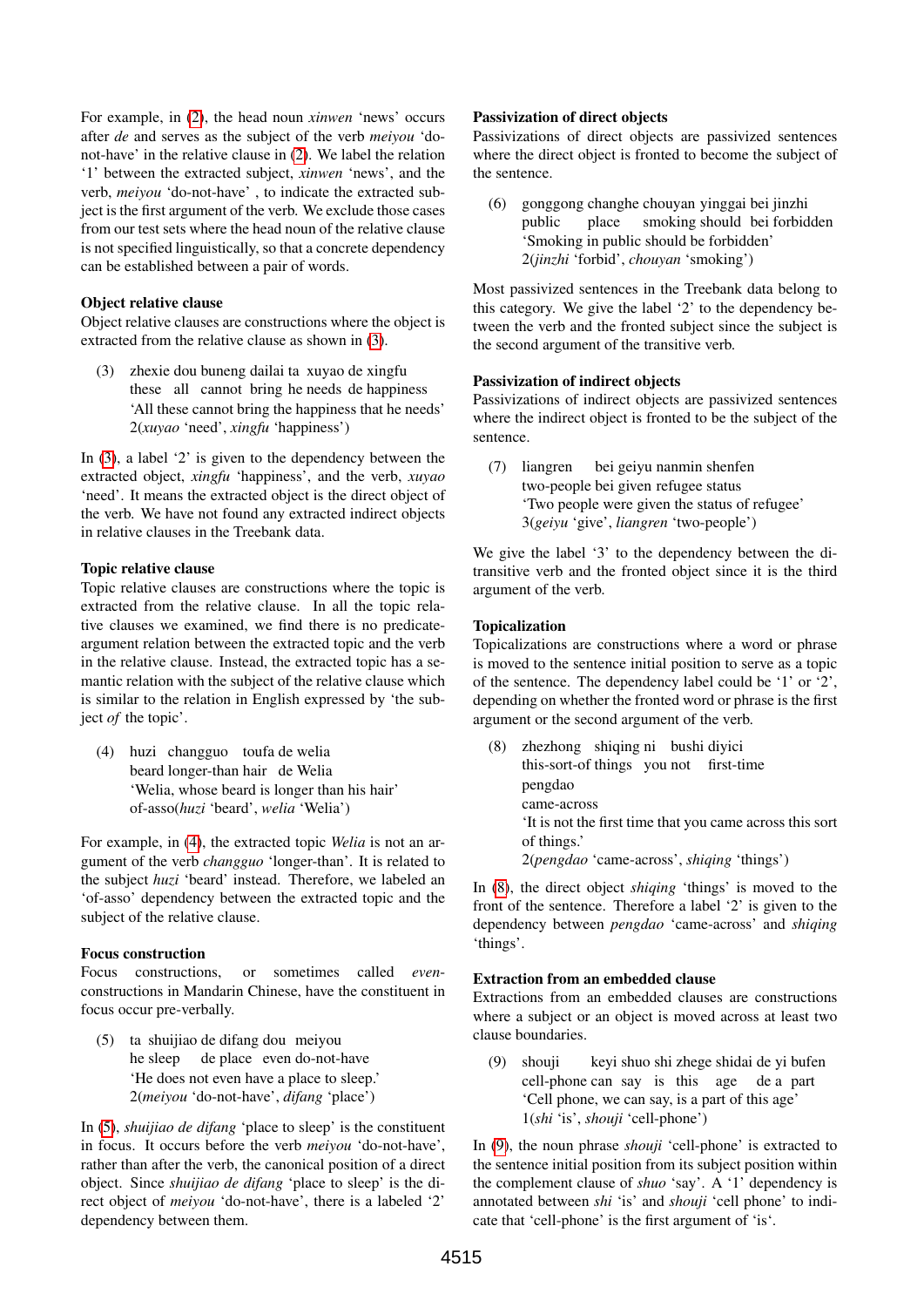| Construction   | $#$ sents | # deps | Freq $%$ |
|----------------|-----------|--------|----------|
| Sbj rel        | 111       | 147    | 23.0     |
| Obj rel        | 112       | 127    | 9.0      |
| Tpc rel        | 97        | 104    | 1.4      |
| Foc            | 87        | 96     | 0.6      |
| Pass direct    | 110       | 178    | 2.0      |
| Pass indirect  | 61        | 65     | 0.2      |
| Topicalization | 116       | 141    | 0.6      |
| Embedded       | 42        | 48     | 01       |

<span id="page-2-0"></span>Table 1: Test data size and frequency of the constructions.

## 2.2. The Data

We divided the Chinese Penn Treebank 6 into training, development and test sets as indicated by [Tse and Curran](#page-5-5) [\(2010\)](#page-5-5). From the test set and all the other sentences in the Penn Chinese Treebank 8 that are not included in the training set, for each nonlocal construction, we randomly choose 120 sentences to annotate with dependencies. If we could not find 120 cases for some rare constructions, we include all the occurrences from the test set in order to have a test set of reasonably large size. We annotate all the dependencies according to their trace annotations in the Penn Chinese Treebank. We removed the sentences where either the head or the dependent in the nonlocal dependency is not present linguistically. Sometimes, there is more than one occurrence of a particular construction in one sentence. In these cases, more than one nonlocal dependency is annotated. The size of the test set for each construction and the distribution of the construction in the Penn Chinese Treebank are shown in Table [1.](#page-2-0)

We can see subject relative clauses and object relative clauses are very common in the corpus. Around a third of sentences in the Penn Chinese Treebank contain at least a subject relative clause or an object relative clause. Focus constructions, topicalizations, passivization with fronted indirect objects and extractions from embedded clauses occur relatively rarely in the corpus. It is possible that some constructions, such as the focus construction, can be more frequent in more colloquial text.

## 3. Experiments

We first examined the proportion of each test set that can be recovered from Stanford dependencies converted from gold Treebank trees to explore the possibility to evaluate nonlocal dependency recovery on an ideal parser producing Stanford dependencies. Then we evaluated the performance of several automatic parsers on the task of recovering nonlocal dependencies to have a preliminary understanding of how difficult it is to recover each of these nonlocal dependencies.

#### 3.1. Stanford dependencies

Stanford dependencies [\(Marneffe et al., 2006;](#page-5-6) [Chang et al.,](#page-5-7) [2009\)](#page-5-7) are widely used in many dependency parsing evaluations and can be easily obtained from Treebank annotations. Constituent parsers, such as the Stanford parser [\(Klein and](#page-5-8) [Manning, 2003\)](#page-5-8), the Berkeley parser [\(Petrov and Klein,](#page-5-9) [2007\)](#page-5-9) and the Brown parser [\(Charniak, 2000\)](#page-5-10), can all be

trained on Treebank annotations to yield Stanford dependencies. Dependency parsers, such as MaltParser [\(Nivre et](#page-5-11) [al., 2006\)](#page-5-11), Mate [\(Bohnet, 2010\)](#page-5-12) and MSTParser [\(MacDonal](#page-5-13) [and Pereira, 2006\)](#page-5-13), can be trained directly on Stanford dependencies to predict Stanford dependencies. Therefore we implemented a heuristic extraction of nonlocal dependencies from gold Stanford dependencies and evaluated the results against our annotations. Heuristically, we mapped 'nsubj' in Stanford dependencies into '1' dependencies in our annotations, 'dobj' into '2' dependencies and 'iobj' into a '3' dependencies.

For relative clauses, Chinese Stanford dependencies have a dependency labeled 'rcmod' between the head noun and the main verb of a relative clause, regardless of the type of the relative clause. For example, the Stanford dependencies of [\(2\)](#page-0-1) will contain 'rcmod(news, do-not-have)' and the Stanford dependencies of [\(3\)](#page-1-0) will contain 'rcmod(happiness, need)'. However, this dependency label does not provide any information about whether the head noun is the first or second argument of the verb. After examining the statistics of relative clauses in Stanford dependencies of the training set, we found that when the subject is present in the relative clause while the object is missing, the relative clause is most likely to be an object relative clause; when the subject is missing but the object is present, it is most likely to be a subject relative clause; and if both subject and object are absent, it is most likely to be a subject relative clause. By these principles, we mapped the rcmod dependencies into subject or object relative clause dependencies in our annotations. However, it is more difficult to recover nonlocal dependencies for topic relative clauses. For example, Stanford dependencies have 'rcmod(Welia, longer-than)' for [\(4\)](#page-1-1), while 'Welia' is not a participant of 'longer-than'. Although we can map all the relative clauses where both the subject and object are present into topic relative clauses, our statistics show that relative clauses with both subject and object present are most likely to be a relative clause relativizing an adjective or adverbial modifier as shown in [\(1\)](#page-0-0). Mapping the relative clause with both subject and object present into topic relative clauses is not supported by our data. Therefore, we cannot have labeled dependency results of topic relative clauses from gold Stanford dependencies (sd-orcl) in Table [\(2\)](#page-3-0).

For passive voice, Stanford dependencies have a 'nsubjpass' dependency between the subject and the verb in a passivized sentence. In most cases, the subject is the second argument of the verb. Therefore, 'nsubjpass' dependencies are converted into '2' dependencies in our annotations.

Considering the possibility of mismatching the dependency labels between Stanford dependencies and our annotations, we also set up the evaluation of unlabeled dependencies to check whether pairs of words which have nonlocal dependencies in our annotations are related in any type of dependency in Stanford dependencies. The results of recovering nonlocal dependencies, either labeled (L) or unlabeled (U), from gold Stanford dependencies (sd-orcl) are shown in Table [2.](#page-3-0)

Table [2](#page-3-0) shows that some nonlocal dependencies, even when unlabeled, are absent in the Stanford dependencies converted from gold Treebank trees. This could indicate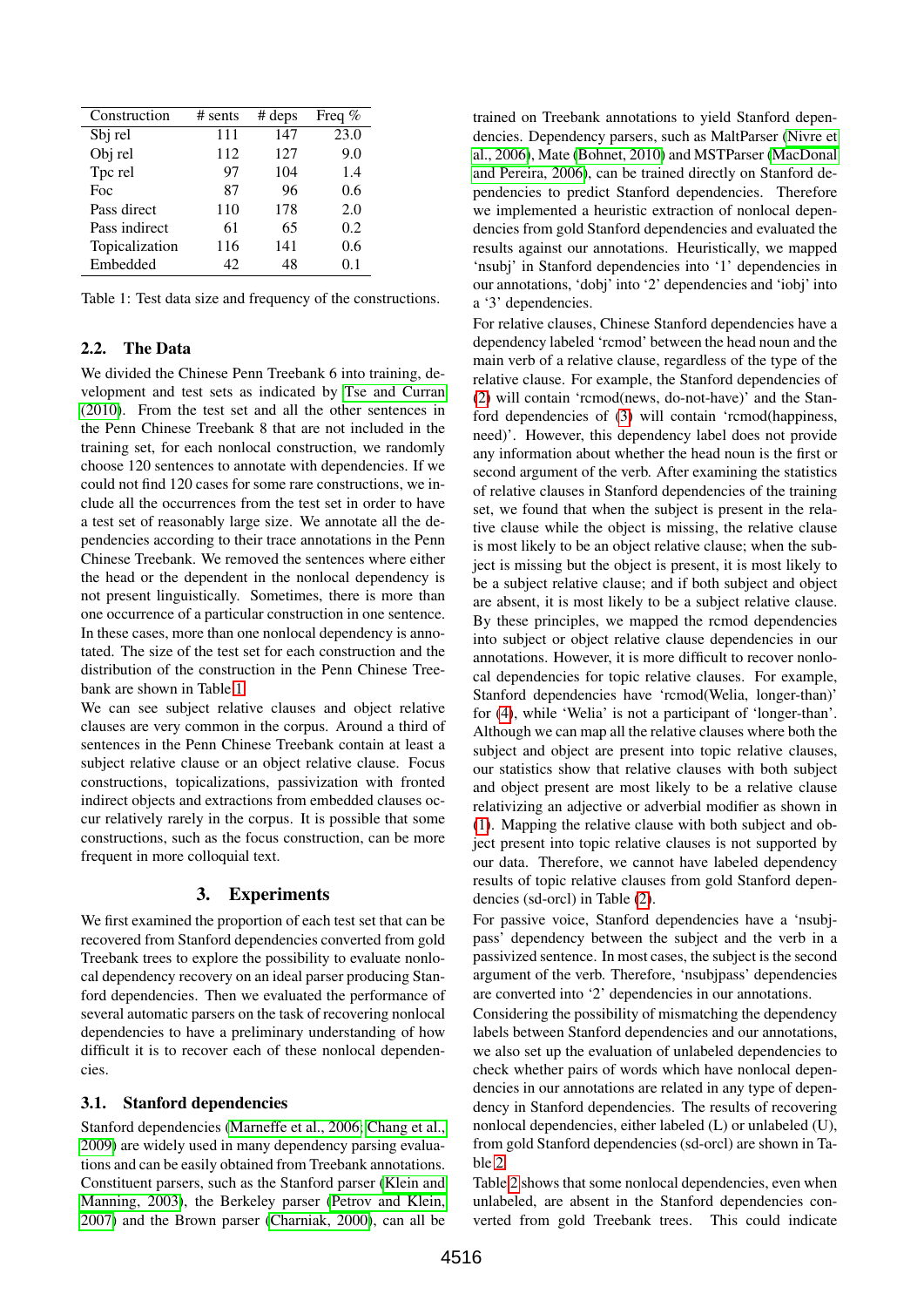| Construction   | L/U | sd-orcl | $gcg-s$ | $gcg-1$ |
|----------------|-----|---------|---------|---------|
| Sbj rel        | L   | .81     | .51     | .50     |
|                | U   | .81     | .57     | .61     |
| Obj rel        | L   | .63     | .63     | .77     |
|                | U   | .87     | .70     | .81     |
| Tpc rel        | L   |         | .49     | .48     |
|                | U   |         | .53     | .50     |
| Focus          | L   | .28     | .06     | .33     |
|                | U   | .97     | .82     | .80     |
| Pass_do        | L   | .42     | .83     | .89     |
|                | U   | .71     | .89     | .92     |
| Pass_io        | L   | 0       | .60     | .62     |
|                | U   | .69     | .74     | .88     |
| Topicalization | L   | 0       | .08     | .11     |
|                | U   | .86     | .59     | .62     |
| Embedded       | L   | .02     | .38     | .31     |
|                | U   | .04     | .42     | .33     |

<span id="page-3-0"></span>Table 2: Nonlocal dependency recovery results from gold Chinese Stanford dependencies (sd-orcl) and from two automatic parsers trained on generalized categorial grammar annotations of Mandarin Chinese (gcg-s and gcg-l).

that syntactic dependencies extracted from the Penn Treebank are not a close approximation of semantic predicateargument structures extracted from categorial grammar annotations where filler-gap constructions are well defined in the syntactic derivations.

# 3.2. A GCG parser

To examine the performance of recovering nonlocal dependencies from an automatic parser, we experimented on parsers trained by the Berkeley latent variable PCFG trainer [\(Petrov and Klein, 2007\)](#page-5-9) on generalized categorial grammar annotations [\(Bach, 1981;](#page-4-0) [Nguyen et al., 2012;](#page-5-2) [Duan](#page-5-4) [and Schuler, 2015\)](#page-5-4) of the Penn Chinese Treebank. We experimented with two different training sets, a small training set (gcg-s) and a large training set (gcg-l). The small training set is the same training set used in [Tse and Curran](#page-5-5) [\(2010\)](#page-5-5) which contains 15,957 sentences. The large training set includes all the sentences from the Penn Chinese Treebank 8 except those sentences used in nonlocal dependency test sets. The large training set contains 50,635 sentences. We trained two parsers with these two training sets and parsed the sentences in the nonlocal dependency test sets with these two parsers. Then we extracted the dependencies out of the parse outputs and evaluated the results against the dependencies annotated in the eight test sets.

## 4. Discussion

In general, a larger training set is beneficial for recovering nonlocal dependencies, as shown in Table [2.](#page-3-0) The improvements for object relative clauses and focus constructions are large. Small drops in accuracy are observed for subject relative clauses, topic relative clauses and extractions from an embedded clause. These usually only involve one or two more wrongly predicted dependencies on the side of the large training set.



Figure 1: Treebank annotations for *xin de youhuan* 'new worries'

<span id="page-3-1"></span>

<span id="page-3-2"></span>Figure 2: Treebank annotations for *xin de tese* 'new features'

In order to better inspect the parsing errors, we annotated a small development set for seven nonlocal constructions. We did not have a development set for extractions from embedded clauses because they rarely occur in the data. The development set for each construction consists of seven to ten sentences. The error analysis below is conducted based on the parsing outputs of the development sets.

In spite of their frequent occurrence in the corpus, subject relative clauses are not easy to parse correctly, as suggested by the results in Table [2.](#page-3-0) Examining the failed cases in the development set suggests two potential difficulties for parsing subject relative clauses correctly. The first difficulty is that there are inconsistent Treebank annotations for the same noun phrase construction, as shown in Figure [1](#page-3-1) and [2.](#page-3-2) There is no apparent semantic or syntactic reason to analyze the noun phrases in Figure [1](#page-3-1) and [2](#page-3-2) differently. This confusion caused the parser to be unable to reliably predict the internal structure of this type of noun phrases.

Another mistake observed in parsing subject relative clauses is caused by noun-verb confusion in Chinese.

<span id="page-3-3"></span>(10) shamao de xiansheng silly de man 'a silly man'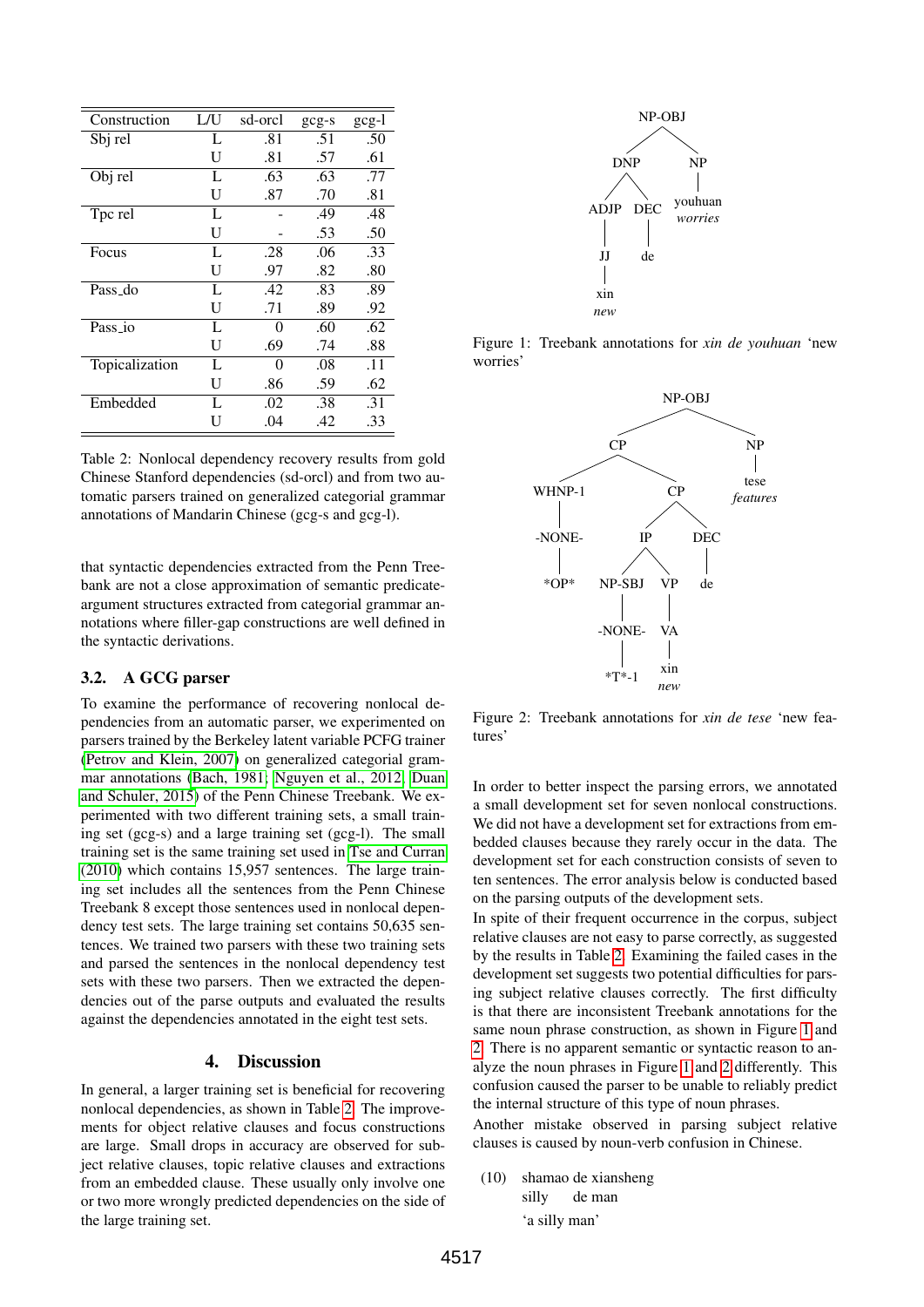

Figure 3: A possible parse for *noun + verb + de + noun + de + noun*

<span id="page-4-1"></span>

<span id="page-4-2"></span>Figure 4: Another possible parse for *noun + verb + de + noun + de + noun*

*Shamao* 'silly' in Chinese can either be a verb *be silly* or a noun *a silly*. *Shamao* is annotated as a verb in [\(10\)](#page-3-3) in Treebank annotations and *shamao de* forms a relative clause modifying *xiangsheng* 'man'. However, the gcg-l parser parses the word as a noun and the structure of the noun phrase is 'noun + de + noun', which is also a very common structure for noun phrases in Mandarin Chinese.

The errors in parsing object relative clauses are often caused by the difficulty of predicting correct internal structure for noun phrases. For example, a word sequence of 'noun<sub>1</sub> + verb + de + noun<sub>2</sub> + de + noun<sub>3</sub>' is structurally ambiguous between two possible parses as shown in Figures [3](#page-4-1) and [4.](#page-4-2) The parse in Figure [3](#page-4-1) yields the dependency  $2$ (verb, noun<sub>2</sub>) from the object relative clause. The parse in Figure [4](#page-4-2) yields the dependency  $2$ (verb, noun<sub>3</sub>).

The difficulty of parsing topic relative clauses correctly is that there are multiple ways to parse the word sequence of a topic relative clause. A topic relative clause usually has a word sequence of 'noun<sub>1</sub> + verb + (noun<sub>2</sub>) + de + noun<sub>3</sub>' where  $\eta$  noun<sub>3</sub> is the topic of the relative clause and we expect to have the dependency of-asso(noun<sub>1</sub>, noun<sub>3</sub>). The parser can parse noun<sub>1</sub> as adverbial modifier and the rest as a subject relative clause and yield the dependency 1(verb, noun<sub>3</sub>). If the noun<sub>2</sub> is not present, the parser is also likely to parse this word sequence as an object relative clause and yield the dependency  $2$ (verb, noun<sub>3</sub>). Since subject relative clauses and object relative clauses are both very frequent in the data, these two parsing possibilities are very competitive.

Tabl[e2](#page-3-0) shows that the parsing of a passivization with a

fronted direct object is comparatively easy. This is because the passivization particle *bei* gives an unequivocal indication of the predicate-argument structure of the sentence. Since all ten sentences in the development set are parsed correctly, we speculate that the errors in the test set come from mistaken parsing of some noun phrase involved in the construction.

The parsing of passivizations with fronted indirect objects tends to be more challenging. Error analysis of the development set seems to suggest the parsing confusion between the second and third argument of a ditransitive verb accounts for most of the errors. A sentence 'John gave me a book' can be expressed in Chinese with a passive voice either as 'I + bei + give + a book' or 'A book + bei + give  $+$  me'. When presented with the word order 'noun<sub>1</sub> + bei + verb + noun<sub>2</sub>', the parser can have a hard time deciding whether  $\text{noun}_1$  is the second argument (direct object) or the third argument (indirect object) of the verb.

Focus constructions usually come with the word order 'noun<sub>1</sub> + noun<sub>2</sub> + verb' where noun<sub>1</sub> is the subject and noun<sub>2</sub> is the fronted object. However noun<sub>1</sub> is often not present linguistically because Chinese is a pro-drop language. In that case, noun<sub>2</sub> is often parsed mistakenly as the subject. Even if both noun<sub>1</sub> and noun<sub>2</sub> are both present, there is also chance to parse either noun<sub>1</sub> or noun<sub>2</sub> as an adverbial modifier because of the relatively low frequency of focus constructions in the corpus.

Table [2](#page-3-0) suggests that it is hard to correctly resolve the nonlocal dependencies in topicalizations and extractions from embedded clauses. The fact that these two constructions occur very rarely in the data definitely contributes to the difficulty. Also, unlike relative clauses and passivized sentences, there is no syntactic marker to indicate the possible predicate-argument structure. The distance between the head and the dependent in these two constructions can be very long. An extra noun phrase at the beginning of a sentence can be parsed as a modifier or an adverbial rather than an extracted argument. Correctly resolving the nonlocal dependencies in these two constructions is very challenging.

#### 5. Conclusions

In this study we contribute several test sets for nonlocal dependencies occurring in various constructions in Mandarin Chinese. The poor match between gold Chinese Stanford dependencies and the nonlocal dependencies we annotated indicates that Stanford dependencies cannot provide sufficiently specific information for nonlocal dependencies. The preliminary parsing results suggest that resolving nonlocal dependencies can be a challenging task for some nonlocal constructions. In the future, we are going to experiment with more dependency parsers against the test sets. We hope the availability of these test sets can help to promote better performance of nonlocal dependency recovery in Mandarin Chinese.

#### 6. Bibliographical References

<span id="page-4-0"></span>Bach, E. (1981). Discontinuous constituents in generalized categorial grammars. *Proceedings of the Annual Meeting of the Northeast Linguistic Society (NELS)*, 11:1–12.